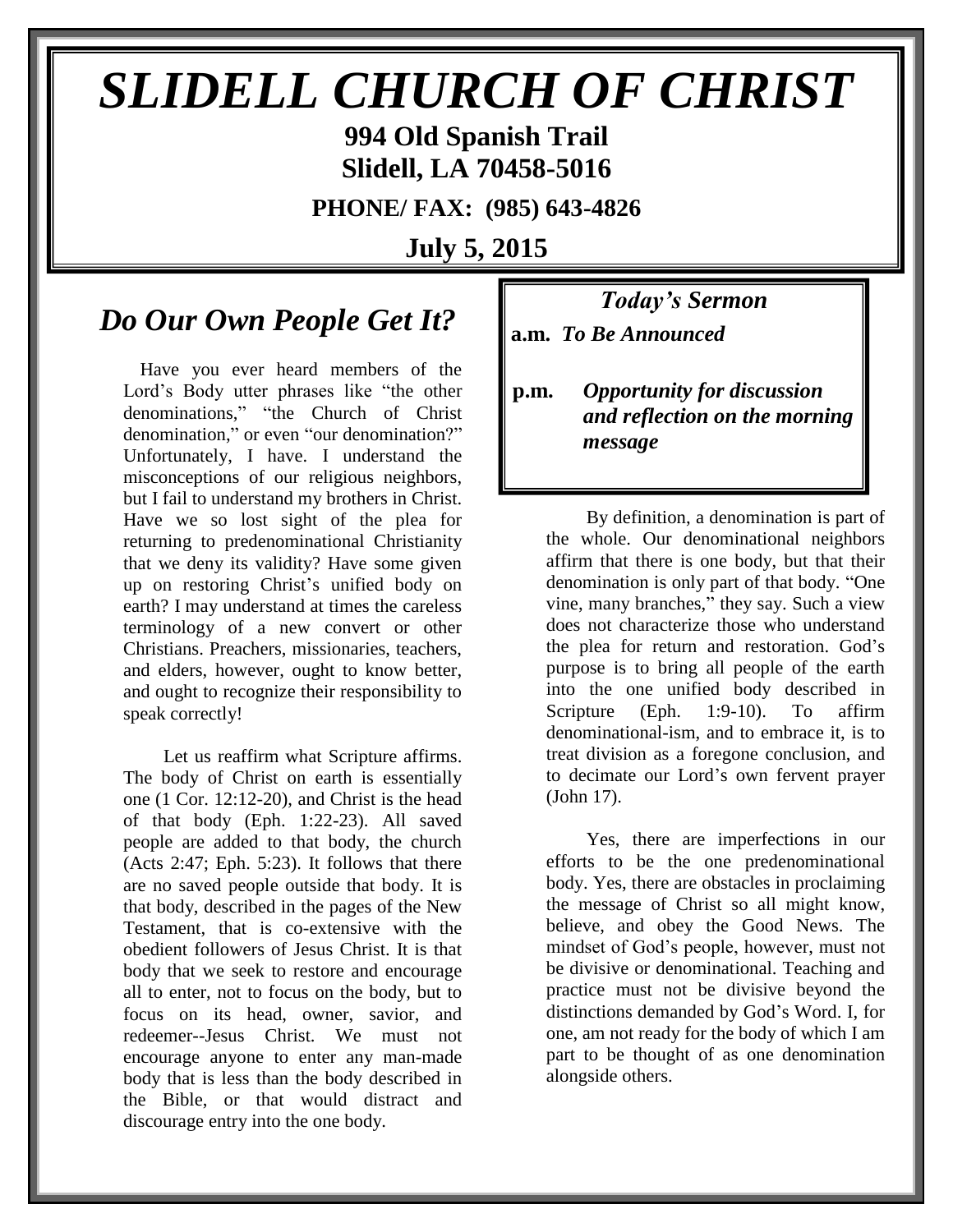## **Welcome Visitors**

**We are pleased to have the opportunity to welcome you to our service. We think you will find our congregation family to be one that enthusiastically embraces newcomers and warmly welcomes them into our fellowship. We hope you feel right at home as you join us in worship, praise and thanksgiving.**

## "*REMEMBER IN PRAYER &* " *ENCOURAGE"*

With Visits, Calls, & Cards

 **The flooding victims, and relief workers, throughout Texas.**

**Angel Mangus** (of Houston, TX, niece of Carl Mangus) - afflicted with inoperable stage 4 brain cancer.

**Charles Espadron** (Claudia's brother, in Atlanta) – diagnosed with cancer in one lung.

**Elery Martin** (friend of the Caseys, near Montgomery, AL) - five year old girl experiencing seizures, has had tests re-scheduled for tests on July 23.

**Zach Steele** – for success and healing through the process of receiving his long-awaited bone marrow transplant.

**Cecilia McDonald** (Kate's mom, in Pleasanton, Texas) – for the continued strengthening of her heart while she receives in-home care.

 **Karen Besser** (friend of Kathy Pederson's granddaughter) - has pneumonia and a lung clot.

 **Dorothy Bryan** - suffering hearing loss.

 **Walter Acker** - thanksgiving that he now has sight restored to one eye, following recent cataract surgery.

**Rosa Nuñez** (good friend of the Vargas family) - having serious painful health problems.

**Ken Cheri** (Courtney's brother) - healing well following recent successful hip replacement surgery. He is getting around with a cane.

**Jessica Fowler** (Jesse and Shirley's granddaughter, and a resident of Lockport, LA**)** – has some vexing problems besetting her.

**Sharon Evans** - having equilibrium problems.

**Shirley Ervin** – thanksgiving that she is feeling better from a recent bout of pleurisy.

**Van Kreh** (Margaret's eldest brother, in Estill Springs, TN) – thanksgiving that he is eating and drinking better, despite suffering from Alzheimer's and Parkinson's diseases.

**Terri Jones** – thanksgiving that she is now feeling much better through the cycles of her Epstein-Barr disorder; pray that this will continue.

**Dale Epperley** – revised figures state that he has a 40% blockage in his left carotid artery, and a 70% blockage on the right side. An appointment with his doctor last Wednesday was supposed to give him direction for treatment.

**Gerald Molina** – feeling better recently with less fluid build-up throughout his body, though still afflicted with suffering from multi-faceted lower back pain.

**Margaret Schillinger** - still experiencing some pain and stiffness following a recent slight fall.

**Jace Roig** (newborn son of Colton Roig) - in precarious health during his extended stay in the NICU at Ochsner-Baptist Hospital in New Orleans.

**Bill Tansil** - most pressing health issue now is pain from arthritis in his back and shoulders.

**Phyllis Tansil** - has not received substantial pain relief in her lower back despite recent therapies.

**Sharon Honoré** (sister of Anita, and a member at the Crowder Blvd. church) - has advanced breast cancer.

 **Donald Boudreaux** (Joyce LeBlanc's brother-inlaw, of the Barataria area) - fighting cancer in the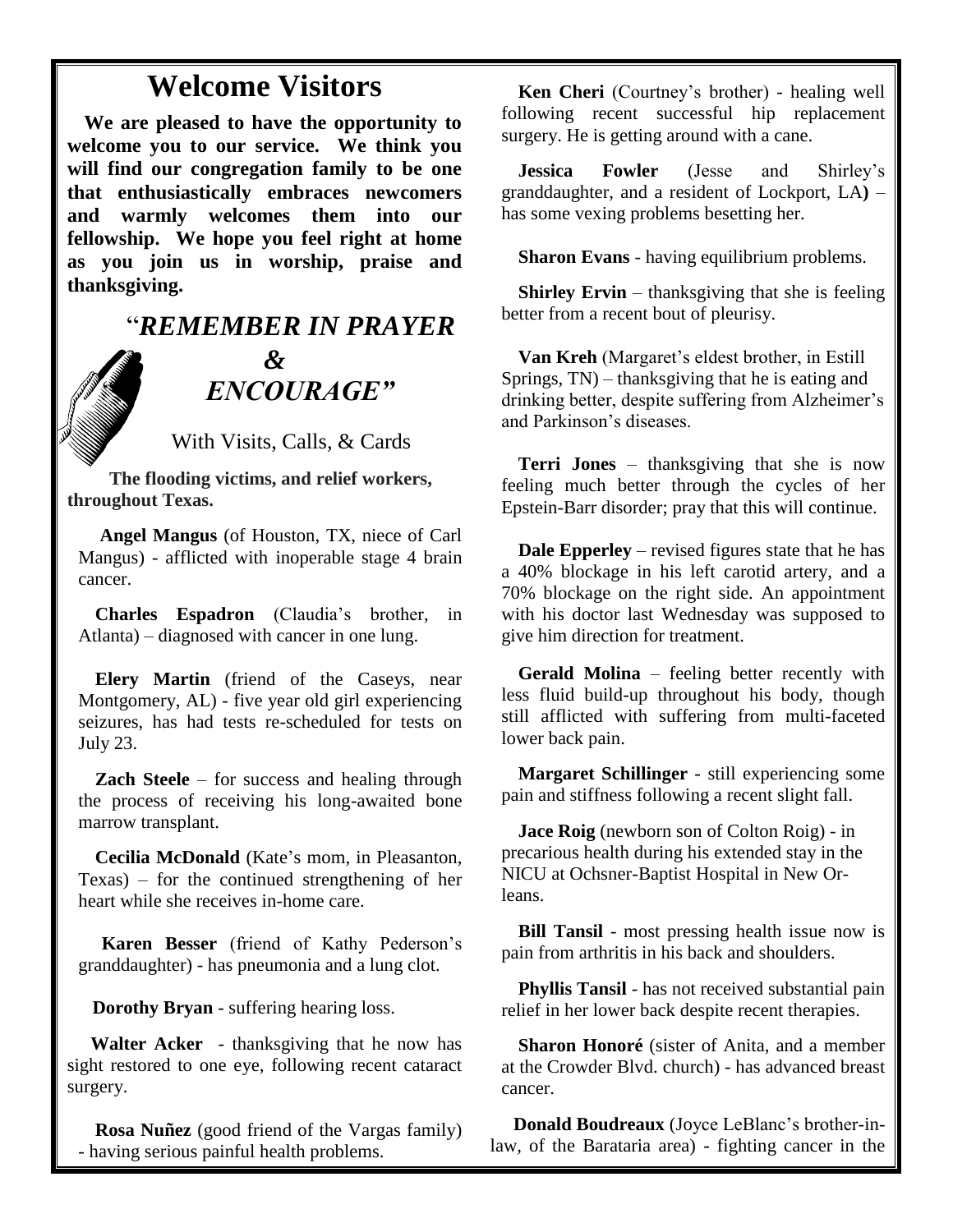area of the kidney ureters.

 **Kimberly Carter** - recovering from an injured knee.

**Joyce Carter** - waiting to see if she needs to receive further injection treatments in her left eye.

 **Maria Aurelia Alsaro** (Marisol's mother, in Costa Rica) - afflicted with kidney problems.

 **Clara Leonard** – still is suffering much pain and can barely walk, with recent MRI results that are unhelpful.

 **Wyatt** (Kristi Ford's son) – for his being welladjusted as he stays with his dad's side of the family this summer, and for those family members to experience reconciliation with one another.

 **Bobby Leonard** - seeing a kidney specialist.

 **Carl & Steve Mangus** - travelling out-of-state to visit relatives.

**Kate McDonald** – travelling to Pleasanton, TX o visit her mother and sisters. She will probably return tomorrow.

 **Shane Hicks** – job-hunting following his recent discharge from the Navy.

 **Shane & Meghan Hicks** – travelling to Snyder, TX for the holiday weekend.

**Joyce Carter** - travelling to Sarepta, LA for a family reunion this holiday weekend.

#### **Pray for all who are travelling.**

**Pray for Latino evangelism in our area.**

**Pray for our elders: Courtney Cheri, Dwight Jones and Gerald Molina.**

**Pray for President Obama and all our elected officials.**

**Pray for our men and women in our armed forces, both here and abroad!**

#### **The Epistles: Learning to Think Contextually**

Adapted from Fee & Stuart, *How to Read the Bible for All Its Worth* (3rd edition)

#### *Studying the Literary Context*

The next step in studying the epistles is to learn to *trace the author's argument as an answer to the problems or occasion identified in your study of the historical context*. This is what is known as the epistle's literary context.

One's study of the literary context is the really crucial part of the exegetical task, and with a few pointers this is something you can do on your own, without consulting any other resources.

As you trace the author's answer to the problems or occasion of the letter, it cannot be stressed enough how important it is to learn to THINK PARAGRAPHS - not just as natural units of thought, but as *the absolutely necessary key* to understanding the argument in the various epistles. You will recall that the one question you need to learn to ask over and again is, What's the point? Therefore, you want to be able to do two things: (1) In a compact way state the *content* of each paragraph. What does Paul say in this paragraph? (2) In another sentence or two try to explain why you think Paul says this right at this point. How does this content contribute to the overall flow of his argument?

The other important task in studying an epistle's literary context is to check whether or not noteworthy discourse markers are present. Chief among these are *imperatives*, which are commands addressed to the readers. Usually, much material precedes the first occurrences of commands, in which the writer is preparing his recipients for what they must do by showing them what Christ has already done for them. An exception to this is 1 Corinthians 1:10, where the severity of the Corinthians' manifold misbehaviors induces Paul bluntly to get to his point right away.

Once imperatives do occur, the exhortation section of the letter is on; the specific commands or participles that are adjacent to the imperatives are ways in which the imperatives are carried out